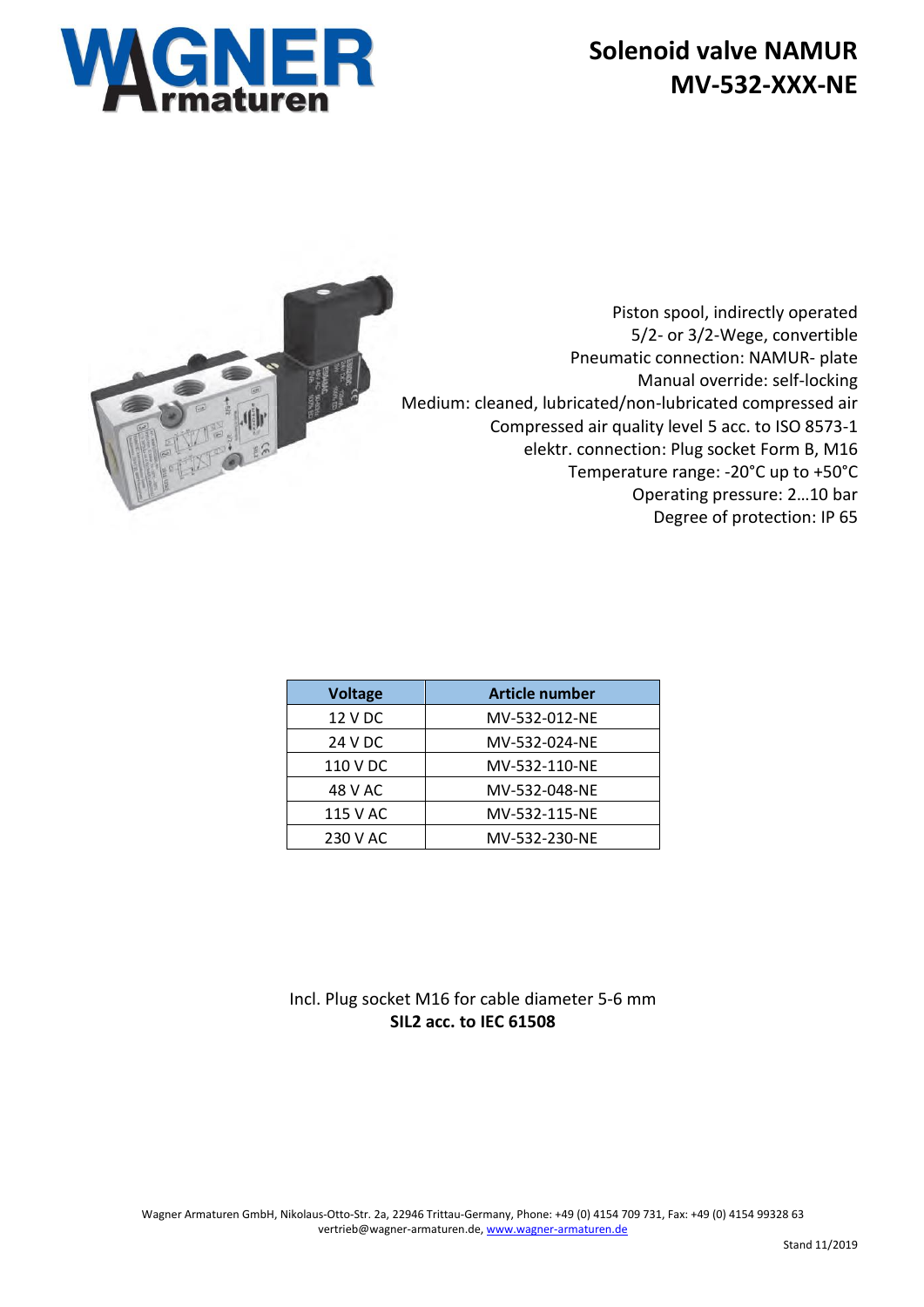

**Solenoid valve NAMUR MV-532-XXX-NE**

## **Dimensions**





Wagner Armaturen GmbH, Nikolaus-Otto-Str. 2a, 22946 Trittau-Germany, Phone: +49 (0) 4154 709 731, Fax: +49 (0) 4154 99328 63 vertrieb@wagner-armaturen.de[, www.wagner-armaturen.de](http://www.wagner-armaturen.de/)